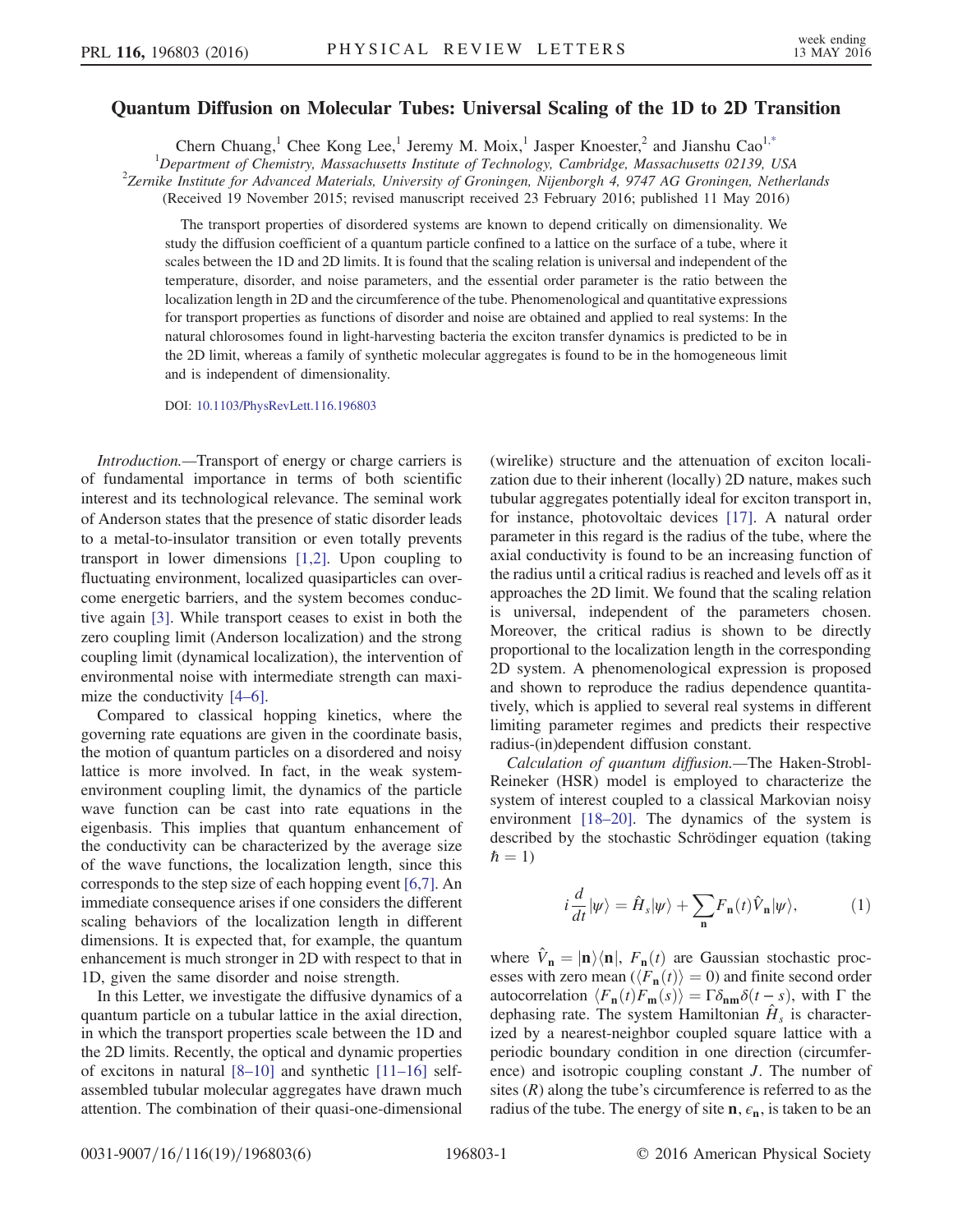independent Gaussian random variable with standard deviation  $\sigma$ .

The central physical observable in this Letter, the diffusion coefficient  $D$  in the direction along unit vector u, is given by the Green-Kubo expression

$$
D(\mathbf{u}) = \frac{1}{Z_s} \int_0^\infty dt \text{Tr} [e^{-\beta \hat{H}_s} \hat{j}(\mathbf{u}, t) \hat{j}(\mathbf{u})],\tag{2}
$$

<span id="page-1-0"></span>where  $Z_s$  is the system partition function. In the context of the HSR model, we will take  $\beta = 0$  (infinite temperature), so  $Z_s = N$ , where N is the size of the system. The time integration can be carried out analytically.

$$
D(\mathbf{u}) = \frac{1}{N} \sum_{\mu,\nu=1}^{N} \frac{\Gamma}{\Gamma^2 + \omega_{\mu\nu}^2} |\hat{j}_{\mu\nu}(\mathbf{u})|^2, \tag{3}
$$

where  $\hat{j}_{\mu\nu}(\mathbf{u})$  is the flux operator in the eigenbasis and  $\omega_{\mu\nu} = \omega_{\mu} - \omega_{\nu}$  is the energy difference between eigenstates  $\mu$  and  $\nu$ . See detailed derivations in the Supplemental Material [\[21\]](#page-4-9). It typically takes up to 100 sites in the axial direction to converge the results for the range of disorder strength covered in this Letter. The diffusion coefficient obtained through Eq. [\(3\)](#page-1-0) is quantitatively agreeing with that from propagating Eq. [\(1\)](#page-0-0) as was done in Ref. [\[6\]](#page-4-4). For consistency, in this Letter, we present the data obtained with Eq. [\(3\)](#page-1-0) exclusively. An efficient method of propagat-ing Eq. [\(1\)](#page-0-0) in the weak coupling regime ( $\Gamma/J \ll 1$ ) is also presented in the Supplemental Material [\[21\].](#page-4-9) The same methodology is applicable to the case where the system is weakly coupled to a real quantum bath in the low temperature regime, as elaborated in later sections.

The present model is exactly solvable in two limiting cases. First, the dynamics of a homogeneous system  $(\sigma = 0)$  can be solved analytically and shows transient ballistic behavior before transitioning to diffusive motion [\[6,19\]](#page-4-4). The dynamics is independent of dimensionality, and the diffusion coefficient is given by [\[7\]](#page-4-10)

$$
D_{\text{hom}} = 2J^2/\Gamma, \tag{4}
$$

<span id="page-1-1"></span>which can be obtained by assuming Bloch wave functions  $\phi_m^{\mu} = \exp(i\mu m)/\sqrt{N}$  in Eq. [\(3\)](#page-1-0). In fact, decoupling of directions is valid as long as the wave functions of the system can be factorized:  $\Psi(\mathbf{n}) = \psi(n_1)\psi(n_2)\cdots\psi(n_M)$ . One such example is given by stacks of homogeneous rings with energy bias among different rings [\[22,23\]](#page-4-11). In the opposite extreme, where either disorder  $(\sigma/J \gg 1)$  or system-environment coupling  $(\Gamma/J \gg 1)$  is large, all quantum coherence is destroyed. The particle behaves classically and can be described by a hopping rate between connected sites [24–[26\]](#page-4-12)

$$
D_{\rm hop} = \frac{2J^2\Gamma}{\Gamma^2 + \sigma^2}.
$$
 (5)

Since the hopping events are independent along different directions, independence on dimensionality is also expected. We conclude that prominent radius dependence is expected only if the wave functions are nonseparable and with finite noise strength.

<span id="page-1-2"></span>In the weak damping regime with finite disorder, through a scaling argument, one can show that the diffusion coefficient can be estimated by

$$
D_{\rm coh} = \Gamma \xi^2, \tag{6}
$$

where  $\xi$  is the localization length. This relation is very useful since it connects the dynamical observable (diffusion coefficient) with a static property of the system and a single parameter characterizing the system-environment coupling [\[4,6\],](#page-4-3) as will be exploited in the following section. We provide the detailed derivation of Eqs. [\(3\)](#page-1-0), [\(4\),](#page-1-1) and a heuristic derivation of Eq. [\(6\)](#page-1-2) in the Supplemental Material [\[21\].](#page-4-9)

Numerical results.—We start by discussing the diffusion constants in 1D and 2D. It has been shown that the localization length scales linearly with the mean free path in 1D and exponentially in 2D [\[27\].](#page-4-13) A common and useful measure of the localization length is given by the inverse participation ratio (IPR), defined for each of the eigenstates as IPR<sub>μ</sub> =  $1/\sum_{m} |\phi_{m}^{\mu}|^4$ . Because of the high temperature characteristic of the HSR model, we average over all eigenstates and fit the IPR of disordered 1D and 2D square lattices according to

$$
\xi^{\rm 1D} = \text{IPR}^{\rm 1D} \sim a_1 l,\tag{7}
$$

<span id="page-1-4"></span>
$$
(\xi^{\text{2D}})^2 = \text{IPR}^{\text{2D}} \sim a_2 l \exp(b_2 l),\tag{8}
$$

<span id="page-1-5"></span>where  $l = (J^2/\sigma^2)$  is the mean free path, and the length scale is measured in units of the lattice constant. The results are shown in Fig. [1\(a\).](#page-2-0) These expressions provide a simple way of estimating the diffusion coefficient in the weak damping regime given the disorder strength  $\sigma$ , where Eq. [\(6\)](#page-1-2) applies. Note that, in 1D, the IPR is directly interpreted as the localization length while, in 2D, its square root is. This is because it is the diffusion along one particular direction that concerns us.

<span id="page-1-3"></span>Thouless and Kirkpatrick proposed an interpolating formula for the general case which was proven to be valid for most of the parameter range of interest [\[3,6\]](#page-4-2)

$$
D_{\text{interp}} = \left[ \left( \frac{2J^2}{\Gamma + \sigma/2} \right)^{-1/2} + (\Gamma \xi^2)^{-1/2} \right]^{-2}.
$$
 (9)

In Fig. [1\(b\),](#page-2-0) this interpolation result is shown as a function of Γ and compared to the numerically exact results obtained from Eq. [\(3\)](#page-1-0), averaging over 100 realizations of disorder. At a given disorder strength  $\sigma$ , one expects an optimal dephasing rate maximizing transport [\[6,28\].](#page-4-4) The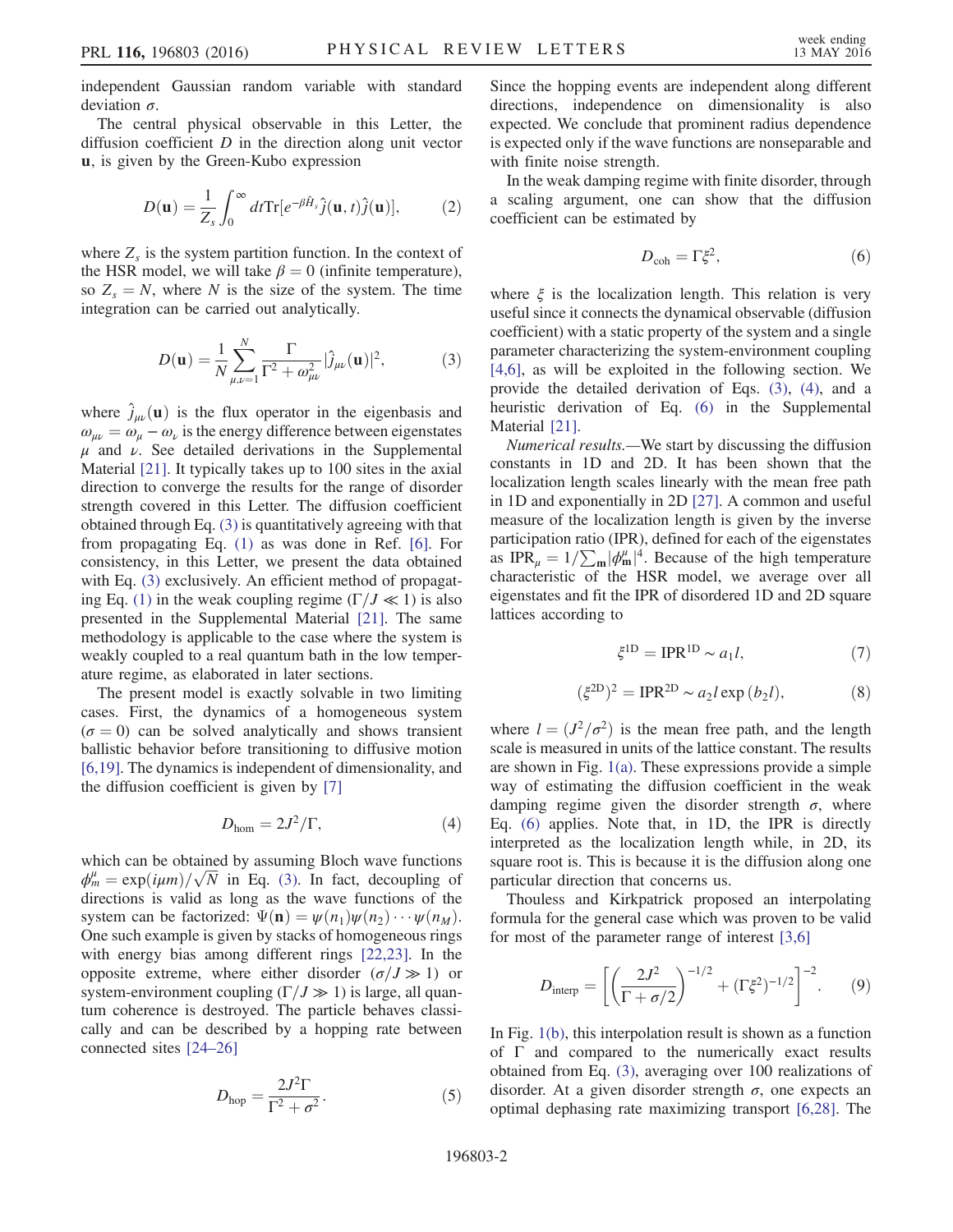<span id="page-2-0"></span>

FIG. 1. (a) IPR dependence on the disorder strength in 1D and 2D. The parameters fitted in Eqs. [\(7\)](#page-1-4) and [\(8\)](#page-1-5) (solid lines) are  $a_1 = 6.2$  and  $(a_2, b_2) = (67, 6.7)$ . The numerical data are shown in symbols. We use 4900 sites for 1D system (black circles), and 2D systems with  $70 \times 70$  (blue circles) and  $90 \times 90$  (blue asterisks) square lattices. (b) Comparison between the results of Eq. [\(3\)](#page-1-0) and those of Eq. [\(9\)](#page-1-3). The lower (black) circles and solid line refer to 1D systems and the upper (blue) circles and line represent 2D systems. In both cases, we set  $\sigma/J = 1$ . (c) Radius dependence of D with  $\sigma/J = 1$  and  $\Gamma/J = 10^{-4}$ . The solid line is the fitting according to Eq. [\(10\),](#page-2-2) with the corresponding fitted parameters  $R_c$  and  $D^{2D}$  indicated.

interpolation formula not only describes the two limits correctly, but also captures the maxima almost quantitatively, showing the transition between the two transport mechanisms. Note that this expression also reproduces the convergence of diffusion constants in different dimensions in the homogeneous limit, i.e., Eq. [\(4\)](#page-1-1).

Next, we look at the radius dependence of the diffusion constant in a tube. Since the diffusive motion in the large dephasing limit is independent of dimensionality, and the Γ dependence is well described by Eq. [\(9\),](#page-1-3) we will focus on the Redfield regime ( $\Gamma/J \ll 1$ ) while the effect of finite  $\Gamma$  is analyzed in the Supplemental Material [\[21\].](#page-4-9) This dependence should be bounded from below by the results of 1D diffusion and from above by 2D diffusion, as seen in Fig. [1\(c\)](#page-2-0). The diffusion constant increases as the tube radius R increases until the trend is attenuated at the inflection point  $R = R_c$ , denoted as the critical radius. This radius dependence is universal across the entirety of the parameter space we scanned, as shown in Fig. [2,](#page-2-1) where the data are rescaled according to the phenomenological expression

<span id="page-2-2"></span>
$$
D(R) = D1D + (D2D – D1D)S\left(\frac{R-1}{R_c}\right), \qquad (10)
$$

where  $S(0) = 0$ ,  $S(\infty) = 1$ , and  $dS/dx$  is everywhere positive for  $x > 0$ . Here, we chose  $S(x) = 2 \arctan(x)/\pi$ 

<span id="page-2-1"></span>

FIG. 2. Relative diffusion coefficient  $\ddot{D} = [D(R) D^{\rm {1D}}]/(D^{\rm {2D}}-D^{\rm {1D}})$ as a function of rescaled radius  $\tilde{R} = (R - 1)/R_c$ . The solid line is the fitting function  $S(x)$  and the dashed line indicates  $\tilde{R} = 1$ . Inset (left) shows data from Eq. [\(3\)](#page-1-0) before rescaling: From top ( $\sigma/J=2$ , blue) to bottom  $(\sigma/J=5, \text{ red})$  with 0.5 increment and interpolating color gradient. Inset (right) shows data from the quantum bath calculations with varying temperatures: From top  $(T/J=7,$ red) to bottom  $(T/J = 0.7,$  blue) with 0.7 decrement.

[\[29\]](#page-4-14). To demonstrate the generality of this observation, we also present the universality found for systems with a realistic quantum bath treated under the secular Redfield approximation (right inset, Fig. [2\)](#page-2-1). With the details described in the Supplemental Material [\[21\],](#page-4-9) this method accurately models the low temperature thermal activated transport regime that complements the HSR model [\[30,31\]](#page-4-15), as indicated by the linearly spaced curves on the log-log scaled right inset of Fig. [2](#page-2-1). This exponential regime bridges the temperature independent regime near zero temperature and linearly scaling regime at moderate temperature shown in our previous study [\[7\]](#page-4-10). The model has also been shown to explain the temperature dependent exciton properties of molecular aggregates relevant to our discussion in the next section [\[32,33\]](#page-4-16).

The universality can be explained by the following interpretation. One expects a strong radius dependence of the diffusion coefficient only if the particle wave function fully delocalizes around the tube. This is no longer valid as the radius becomes larger than its critical value, where the wave function only partially occupies the space in the circumferential direction. Essentially, this picture identifies the critical radius with the localization

<span id="page-2-3"></span>

FIG. 3. Schematic illustration of the origin of universal radius scaling of transport rate in tubes.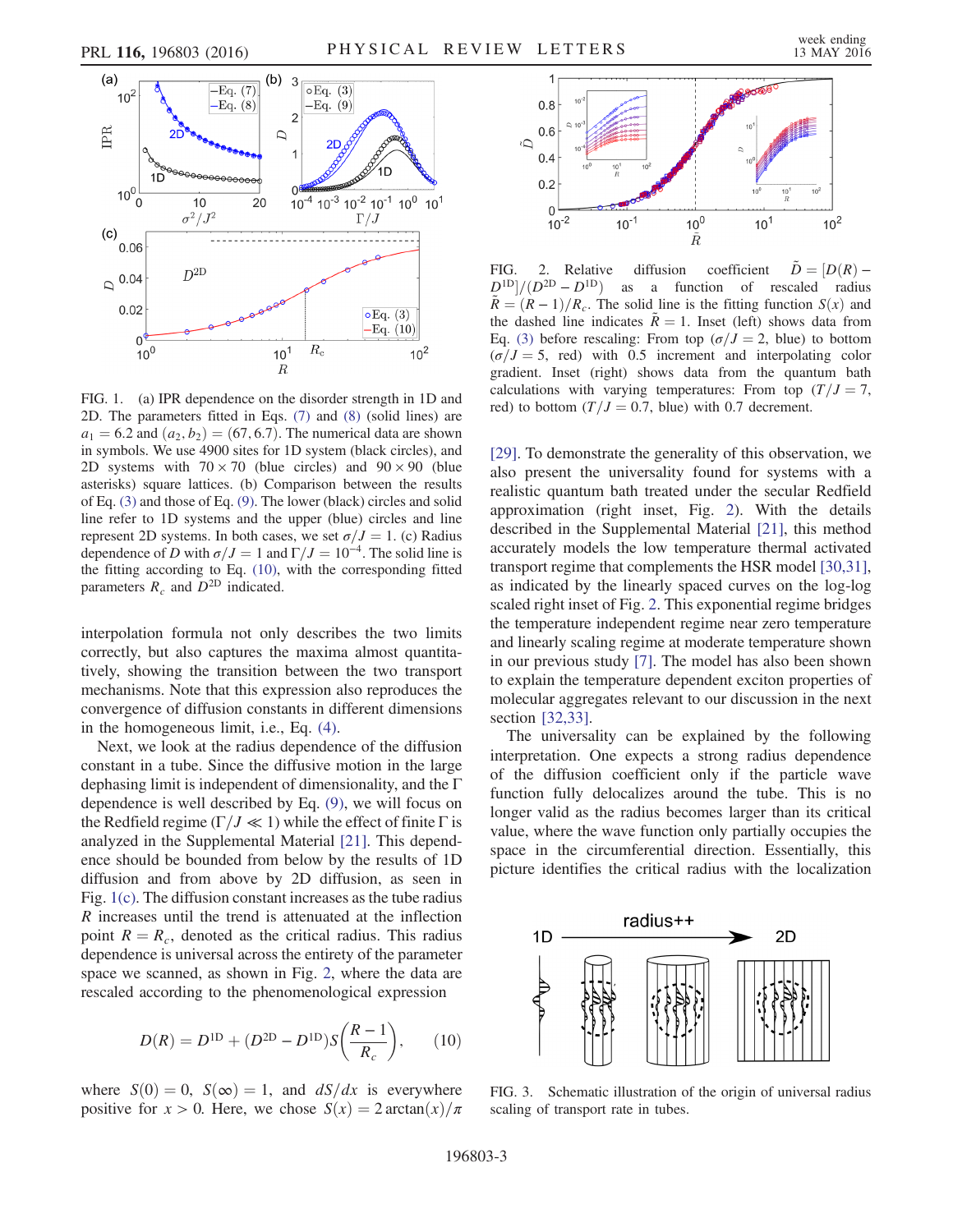length in the corresponding 2D system, as is illustrated in Fig. [3.](#page-2-3) In determining the radius dependence, one compares two length scales of the system: the circumference of the tube and the inherent localization length along the circumference. This makes our theory predictive on the axial diffusion coefficients of general tubular systems, given the knowledge of the localization length obtained from experiments or *ab initio* calculations, as demonstrated in the next section. We note that this picture can also be applied to understanding the optical selection rules for the dichroism spectra of tubular systems [\[34\].](#page-4-17)

Estimates for real systems.—There are numerous examples of exciton transport in tubular aggregates consisting of organic chromophores. Amongst the best known examples found in nature are the chlorosomes in green sulfur bacteria [\[8\]](#page-4-5), which serve as the antenna of the light-harvesting apparatus. Diffusive transport of excitons in chlorosomes has been identified [\[35,36\]](#page-4-18). The above scaling argument predicts the exciton diffusion on chlorosome tubes to be in the 2D limit, because the critical radius  $R_c$  is much smaller than the typical radius found in the organism, see Table [I](#page-3-0) [\[37\]](#page-4-19). This implies that the chlorosomes fully exploit the enhancement and robustness of quantum transport in 2D compared to 1D, while taking the advantage of a broad absorption spectrum induced by strong homogeneous (Γ) and inhomogeneous  $(\sigma)$  broadening mechanisms [\[38\]](#page-4-20).

Families of synthetic self-assembled tubular molecular aggregates exist as well, mimicking chlorosomes with axial length up to the micron scale [\[11,41,42\]](#page-4-6). One such aggregate, composed of the dye molecule C8S3, has been recently characterized [\[14,43\]](#page-4-21). Because of the reduced static disorder and strong exciton coupling strength  $(J \approx 8\sigma, \text{ see Table I})$  $(J \approx 8\sigma, \text{ see Table I})$  $(J \approx 8\sigma, \text{ see Table I})$ , the system is in the homogeneous limit and the diffusion coefficient becomes independent of dimensionality or radius. This conclusion is supported by the well-defined absorption selection rules arising from the wave functions fully delocalized around the circumferences [\[14,41\]](#page-4-21). The large localization length in such systems can be utilized in transporting the excitons efficiently along the tubes [\[17,43\]](#page-4-7).

There are other instances where radius (in)dependence of transport in tubular systems is seen. It has been shown that the exciton mobility in semiconducting single-walled carbon nanotubes increases linearly with the radius [\[44\]](#page-5-0). This implies that the reduced disorder in clean carbon nanotube samples gives rise to large localization length [\[45\]](#page-5-1), so the system is in the  $R \ll R_c$  limit that shows linear radius dependence. In addition, molecular tubes based on tobacco mosaic virus protein monomers designed to mimic natural light-harvesting arrays were synthesized [\[46\]](#page-5-2). It is found that the exciton dynamics can be described appropriately by classical hopping kinetics [\[40,47\]](#page-5-3); thus, the independence of dimensionality is predicted (see Table [I](#page-3-0)). Last, quantum diffusion of excitons in aggregated phycocyanin thin films has been experimentally characterized recently [\[48\]](#page-5-4), where the delocalization of excitons explains the enhancement of the diffusion length compared to the estimate of classical hopping theory. While this artificial system serves as an example of quantum diffusion in 2D, the naturally occurring form of phycocyanin in most cyanobacteria self-assembles into a finite 1D wire [\[49\]](#page-5-5). It is our ongoing effort to analyze this interesting system in this regard.

Both the HSR model and the secular Redfield method applied to isotropic nearest-neighbor coupled square lattices are an oversimplification of the real systems [\[37\]](#page-4-19). Richer physical content can be expected when considering more realistic aspects. For example, it has been shown that environmental memory effects can enhance diffusive transport [\[25,36\].](#page-4-22) The anisotropy from nontrivial molecular arrangement could, for example, render a helical character to the exciton wave function [\[34,50](#page-4-17)–52]. Moreover, the statistics of disorder [\[53\]](#page-5-6) and long-range interactions [\[54\]](#page-5-7) are both critical in determining the localization length. We expect the  $R$  dependence to be more involved in these and other possible generalizations, since the functional dependence of the localization length on the additional model parameters varies. However, once given these parameters and, thus, the localization length, the transition from 1D to 2D can be compactly characterized by the ratio between the radius and the localization length. Consequently, we believe the universal scaling relation investigated in this Letter can serve as a generic guidance. Finally, the theoretical framework developed here also applies to, for

<span id="page-3-0"></span>TABLE I. Parameters and axial exciton diffusion estimated [\[37\]](#page-4-19) for three exemplary real tubular systems at room temperature. J,  $\sigma$ ,  $\Gamma$ are given in cm<sup>-1</sup>, diffusion coefficients are in nm<sup>2</sup>/ps, and R (R<sub>c</sub>) is unitless representing the (critical) number of molecules in the circumference. The parameters for  $J$ ,  $\sigma$ ,  $\Gamma$ , and R from top to bottom are deduced from Refs. [\[36\]](#page-4-23), [\[39\]](#page-5-8), [\[14\],](#page-4-21) and [\[40\],](#page-5-3) respectively. The other quantities are calculated using Eqs. [\(7\)](#page-1-4), [\(8\),](#page-1-5) and [\(9\).](#page-1-3) We take  $R_c = \xi^{2D}$  since the ratio between  $\xi^{2D}$  from Eq. [\(8\)](#page-1-5) and the fitted  $R_c$ from Eq. [\(10\)](#page-2-2) are close to unity in our calculations.

|                         |             |             |            | $D^{1D}$   | $D^{2D}$    | $\mathbf{u}$ |              |
|-------------------------|-------------|-------------|------------|------------|-------------|--------------|--------------|
| Chlorosome<br>C8S3 tube | 400<br>2000 | 1000<br>250 | 350<br>300 | 26<br>2800 | ں ر<br>2900 | $\cdots$     | 100<br>30/60 |
| TMV tube <sup>a</sup>   | 50          | 3000        | 400        | 0.6        | 0.6         |              |              |

a Tobacco mosaic virus.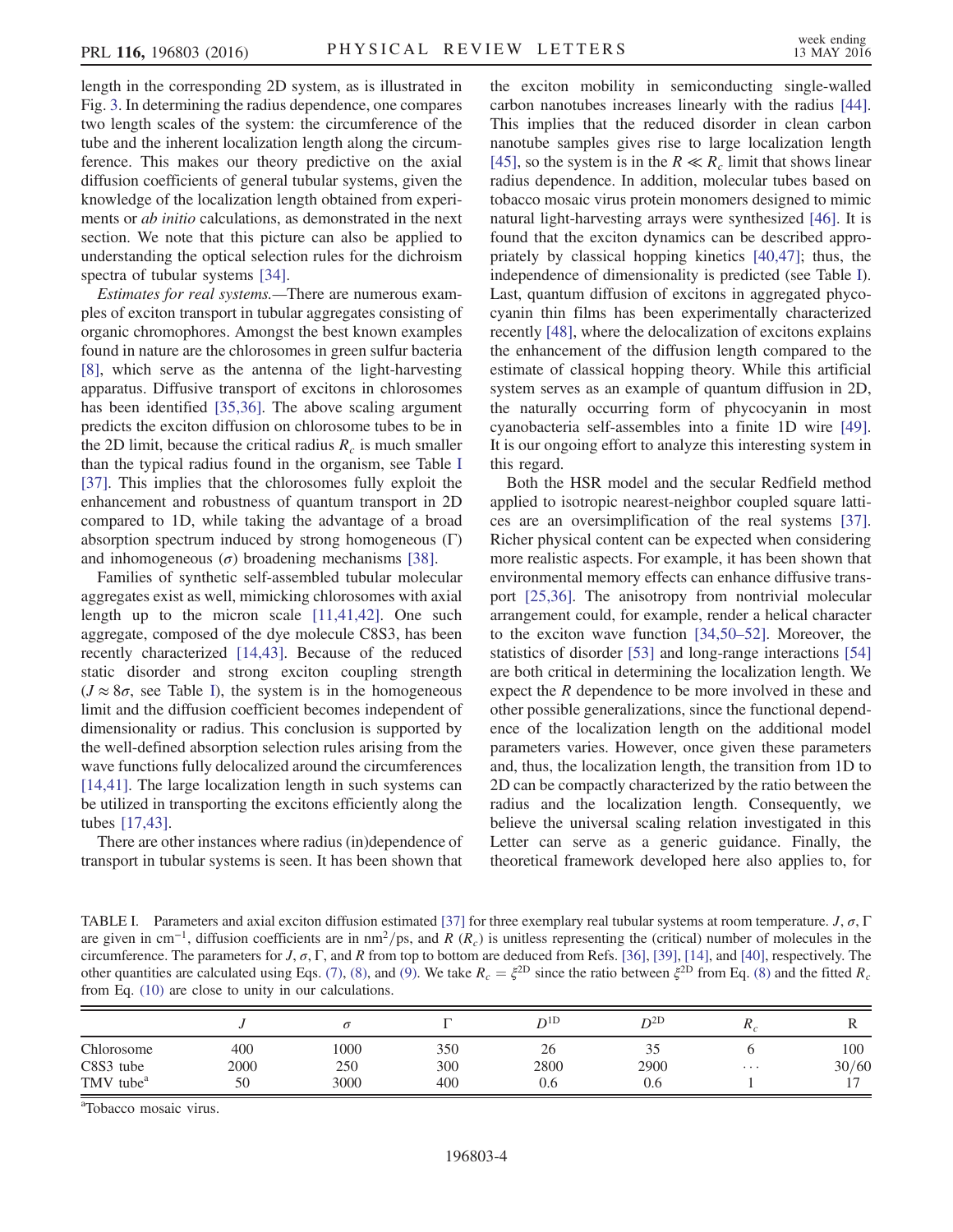example, the in-plane exciton mobility as a function of the thickness of thin films, which is predicted to scale between the 2D and the 3D limits.

Conclusion.—We have developed a theoretical framework and efficient numerical procedure to model exciton dynamics in tubular molecular aggregates in the presence of environmental noise and disorder based on the HSR model and the secular Redfield model. The central observation is that the diffusion coefficient along the axial direction increases as a function of the tube radius. This dependence is found to be universal across the full parameter range of interest, and can be succinctly characterized by the ratio between the tube circumference and the localization length of the corresponding 2D system. For the chlorosome tubes found in green sulfur bacteria, the exciton transport is found to be in the 2D limit. On the other hand, in a synthetic system with self-assembled cyanine dye molecules mimicking chlorosomes, the excitons are in the homogeneous limit where independence of dimensionality is predicted. Our findings are useful when exploiting the structure-property relation in designing robust and efficient artificial light-harvesting devices.

This work is supported by the NSF (Grant No. CHE-1112825) and the Singapore-MIT Alliance for Research and Technology (SMART).

<span id="page-4-0"></span>[\\*](#page-0-1) jianshu@mit.edu

- <span id="page-4-1"></span>[1] P. W. Anderson, Phys. Rev. 109[, 1492 \(1958\)](http://dx.doi.org/10.1103/PhysRev.109.1492).
- [2] E. Abrahams, P. W. Anderson, D. C. Licciardello, and T. V. Ramakrishnan, [Phys. Rev. Lett.](http://dx.doi.org/10.1103/PhysRevLett.42.673) 42, 673 (1979).
- <span id="page-4-3"></span><span id="page-4-2"></span>[3] D. J. Thouless and S. Kirkpatrick, J. Phys. C 14[, 235 \(1981\).](http://dx.doi.org/10.1088/0022-3719/14/3/007)
- [4] D. A. Evensky, R. T. Scalettar, and P. G. Wolynes, [J. Phys.](http://dx.doi.org/10.1021/j100366a027) Chem. 94[, 1149 \(1990\).](http://dx.doi.org/10.1021/j100366a027)
- [5] D. M. Leitner and P. G. Wolynes, [Phys. Rev. Lett.](http://dx.doi.org/10.1103/PhysRevLett.76.216) **76**, 216 [\(1996\).](http://dx.doi.org/10.1103/PhysRevLett.76.216)
- <span id="page-4-4"></span>[6] J. M. Moix, M. Khasin, and J. Cao, [New J. Phys.](http://dx.doi.org/10.1088/1367-2630/15/8/085010) **15**, 085010 [\(2013\).](http://dx.doi.org/10.1088/1367-2630/15/8/085010)
- <span id="page-4-10"></span>[7] C. K. Lee, J. Moix, and J. Cao, [J. Chem. Phys.](http://dx.doi.org/10.1063/1.4918736) 142, 164103 [\(2015\);](http://dx.doi.org/10.1063/1.4918736) Herein three different temperature regimes were classified under a unified polaron framework: classical hopping, band-like, and zero-point fluctuations.
- <span id="page-4-5"></span>[8] S. Ganapathy, G. T. Oostergetel, P. K. Wawrzyniak, M. Reus, A. G. M. Chew, F. Buda, E. J. Boekema, D. A. Bryant, A. R. Holzwarth, and H. J. M. de Groot, [Proc. Natl. Acad.](http://dx.doi.org/10.1073/pnas.0903534106) Sci. U.S.A. 106[, 8525 \(2009\)](http://dx.doi.org/10.1073/pnas.0903534106).
- [9] M. Jendrny, T. J. Aartsma, and J. Kohler, [J. Phys. Chem.](http://dx.doi.org/10.1021/jz301808h) Lett. 3[, 3745 \(2012\)](http://dx.doi.org/10.1021/jz301808h).
- [10] Y. Tian, R. Camacho, D. Thomsson, M. Reus, A. R. Holzwarth, and I. G. Scheblykin, [J. Am. Chem. Soc.](http://dx.doi.org/10.1021/ja2019959) 133, [17192 \(2011\).](http://dx.doi.org/10.1021/ja2019959)
- <span id="page-4-6"></span>[11] T. G. Barclay, K. Constantopoulos, and J. Matisons, [Chem.](http://dx.doi.org/10.1021/cr400085m) Rev. 114[, 10217 \(2014\)](http://dx.doi.org/10.1021/cr400085m).
- [12] S. M. Vlaming, R. Augulis, M. C. A. Stuart, J. Knoester, and P. H. M. van Loosdrecht,[J. Phys. Chem. B](http://dx.doi.org/10.1021/jp808235c) 113, 2273 (2009).
- [13] A. Pawlik, S. Kirstein, U. De Rossi, and S. Daehne, [J. Phys.](http://dx.doi.org/10.1021/jp9708308) Chem. B 101[, 5646 \(1997\)](http://dx.doi.org/10.1021/jp9708308).
- <span id="page-4-21"></span>[14] D. M. Eisele, C. W. Cone, E. A. Bloemsma, S. M. Vlaming, C. G. F. van der Kwaak, R. J. Silbey, M. G. Bawendi, J. Knoester, J. P. Rabe, and D. A. Van den Bout, [Nat. Chem.](http://dx.doi.org/10.1038/nchem.1380) 4, [655 \(2012\)](http://dx.doi.org/10.1038/nchem.1380).
- [15] K. A. Clark, C. W. Cone, and D. A. Van den Bout, [J. Phys.](http://dx.doi.org/10.1021/jp409573h) Chem. C 117[, 26473 \(2013\).](http://dx.doi.org/10.1021/jp409573h)
- [16] D. Abramavicius, A. Nemeth, F. Milota, J. Sperling, S. Mukamel, and H. F. Kauffmann, [Phys. Rev. Lett.](http://dx.doi.org/10.1103/PhysRevLett.108.067401) 108, [067401 \(2012\).](http://dx.doi.org/10.1103/PhysRevLett.108.067401)
- <span id="page-4-7"></span>[17] E. A. Bloemsma, S. M. Vlaming, V. A. Malyshev, and J. Knoester, Phys. Rev. Lett. 114[, 156804 \(2015\)](http://dx.doi.org/10.1103/PhysRevLett.114.156804).
- <span id="page-4-8"></span>[18] V.M. Kenkre and P. Reineker, Exciton Dynamics in Molecular Crystals and Aggregates (Springer, New York, 1982).
- [19] A. Madhukar and W. Post, [Phys. Rev. Lett.](http://dx.doi.org/10.1103/PhysRevLett.39.1424) **39**, 1424 (1977).
- [20] A. Amir, Y. Lahini, and H. B. Perets, [Phys. Rev. E](http://dx.doi.org/10.1103/PhysRevE.79.050105) 79, [050105 \(2009\).](http://dx.doi.org/10.1103/PhysRevE.79.050105)
- <span id="page-4-9"></span>[21] See Supplemental Material at [http://link.aps.org/](http://link.aps.org/supplemental/10.1103/PhysRevLett.116.196803) [supplemental/10.1103/PhysRevLett.116.196803](http://link.aps.org/supplemental/10.1103/PhysRevLett.116.196803) for the derivations and details of the simulations.
- <span id="page-4-11"></span>[22] M. J. McIntire, E. S. Manas, and F. C. Spano, [J. Chem. Phys.](http://dx.doi.org/10.1063/1.475079) 107[, 8152 \(1997\)](http://dx.doi.org/10.1063/1.475079).
- [23] C. Chuang, J. Knoester, and J. Cao, [J. Phys. Chem. B](http://dx.doi.org/10.1021/jp4124502) 118, [7827 \(2014\)](http://dx.doi.org/10.1021/jp4124502).
- <span id="page-4-12"></span>[24] J. Cao and R. J. Silbey, [J. Phys. Chem. A](http://dx.doi.org/10.1021/jp9032589) 113, 13825 (2009).
- <span id="page-4-22"></span>[25] J. Wu, F. Liu, Y. Shen, J. Cao, and R. J. Silbey, [New J. Phys.](http://dx.doi.org/10.1088/1367-2630/12/10/105012) 12[, 105012 \(2010\).](http://dx.doi.org/10.1088/1367-2630/12/10/105012)
- [26] J. Wu, R. J. Silbey, and J. Cao, [Phys. Rev. Lett.](http://dx.doi.org/10.1103/PhysRevLett.110.200402) 110, 200402 [\(2013\).](http://dx.doi.org/10.1103/PhysRevLett.110.200402)
- <span id="page-4-13"></span>[27] P. A. Lee and T. V. Ramakrishnan, [Rev. Mod. Phys.](http://dx.doi.org/10.1103/RevModPhys.57.287) 57, 287 [\(1985\).](http://dx.doi.org/10.1103/RevModPhys.57.287)
- [28] L. Cleary and J. Cao, New J. Phys. **15**[, 125030 \(2013\).](http://dx.doi.org/10.1088/1367-2630/15/12/125030)
- <span id="page-4-14"></span>[29] The numerical evaluation of Eq. [\(3\)](#page-1-0) is demanding for 2D lattices. We fix the number of sites in the axial direction to 100, with sites on the circumference up to 50. Both  $D^{2D}$  and  $R_c$  are fitted according to Eq. [\(10\).](#page-2-2)
- <span id="page-4-15"></span>[30] B. Movaghar, M. Grünewald, B. Ries, H. Bässler, and D. Würtz, Phys. Rev. B 33[, 5545 \(1986\)](http://dx.doi.org/10.1103/PhysRevB.33.5545).
- [31] H. Bässler, [Phys. Status Solidi B](http://dx.doi.org/10.1002/pssb.2221750102) 175, 15 (1993).
- <span id="page-4-16"></span>[32] M. Bednarz, V. A. Malyshev, and J. Knoester, [Phys. Rev.](http://dx.doi.org/10.1103/PhysRevLett.91.217401) Lett. 91[, 217401 \(2003\).](http://dx.doi.org/10.1103/PhysRevLett.91.217401)
- [33] D. J. Heijs, V. A. Malyshev, and J. Knoester, [Phys. Rev. Lett.](http://dx.doi.org/10.1103/PhysRevLett.95.177402) 95[, 177402 \(2005\).](http://dx.doi.org/10.1103/PhysRevLett.95.177402)
- <span id="page-4-17"></span>[34] S. M. Vlaming, E. A. Bloemsma, M. L. Nietiadi, and J. Knoester, J. Chem. Phys. 134[, 114507 \(2011\).](http://dx.doi.org/10.1063/1.3528993)
- <span id="page-4-18"></span>[35] J. Dostal, T. Mancal, R. Augulis, F. Vacha, J. Psencik, and D. Zigmantas, [J. Am. Chem. Soc.](http://dx.doi.org/10.1021/ja3025627) 134, 11611 (2012).
- <span id="page-4-23"></span>[36] T. Fujita, J. C. Brookes, S. K. Saikin, and A. Aspuru-Guzik, [J. Phys. Chem. Lett.](http://dx.doi.org/10.1021/jz3008326) 3, 2357 (2012).
- <span id="page-4-19"></span>[37] We use an effective nearest-neighbor coupling which accounts the same bandwidth as a 2D dipolar lattice. The dephasing rate  $\Gamma$  is estimated by taking the fast bath limit of a quantum bath such that the bath correlation function becomes a δ function, e.g.,  $\Gamma \approx 2\lambda/\beta\omega_c$  for a Drude-Lorentz bath  $J(\omega) = 2\lambda \omega_c \omega/(\omega_c^2 + \omega^2)$
- <span id="page-4-20"></span>[38] We note that the chlorosome tubes lie horizontally on the baseplate above the Fenna-Matthews-Olson complexes and the reaction centers. However, the 2D enhancement of quantum diffusion applies to the circumferential transport as well. Also, under high photon influx, the excitons can migrate axially and reach unoccupied reaction centers.